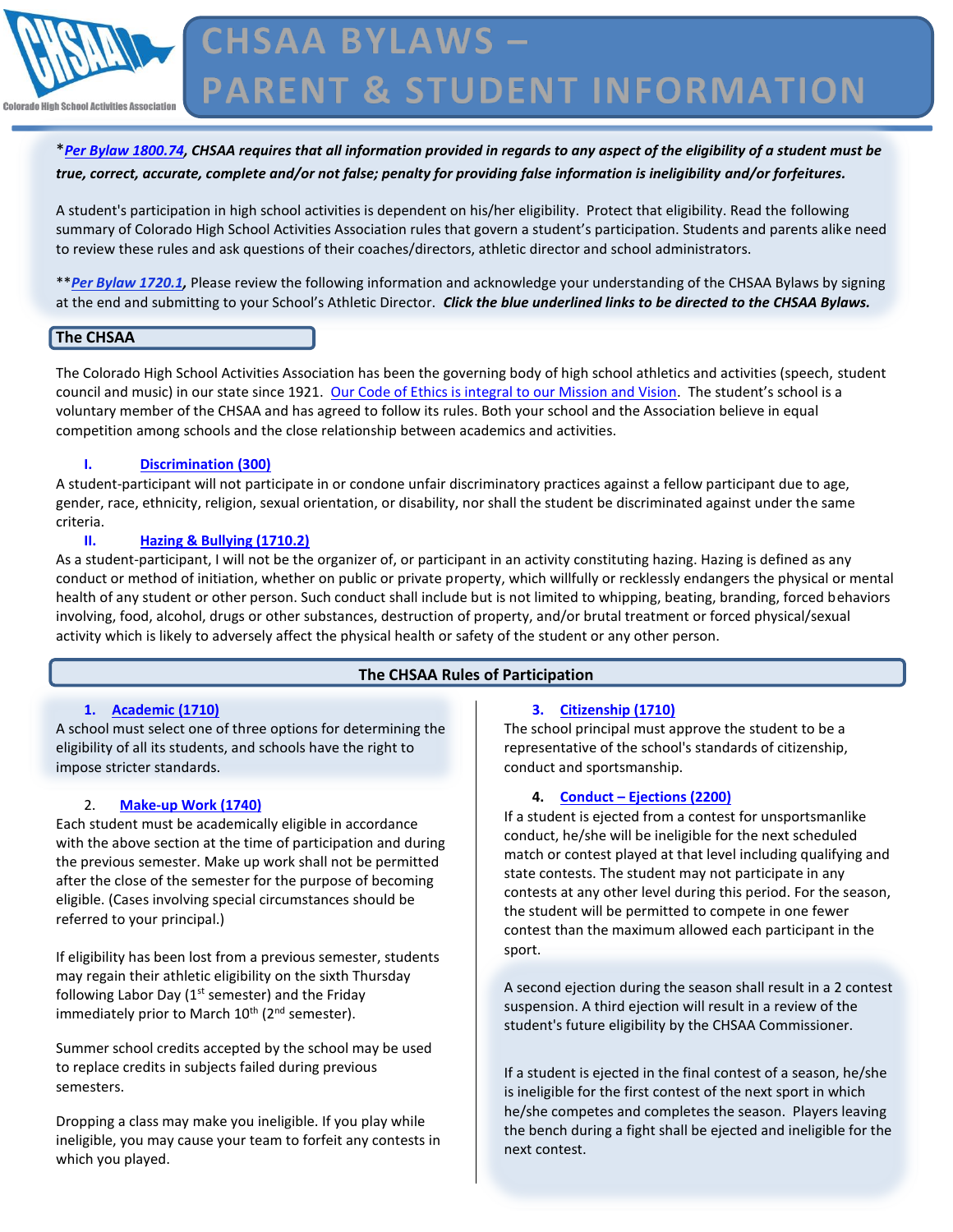

# **CHSAA BYLAWS -PARENT & STUDENT INFORMATION**

## 5. **[Outside Competition](http://chsaanow.com/tools/bylaws/) (2100)**

As a member of any high school team, a student may practice or compete in that sport during that sport season in a nonschool event with prior written permission of the principal.

Members of high school teams may compete in non-school events in that sport without written permission on the day following the completion of the season for the level (freshman, sophomore, junior varsity, varsity) of the team on which they are competing. NOTE: A student becomes subject to the outside competition rule on or after the first date of formal practice, when he or she reports out for practice and is in contention for a berth on the team.

#### **6. [Undergraduate](http://chsaanow.com/tools/bylaws/) (1710)**

A student may not be a graduate of any high school and participate in high school athletics.

#### **7. [Recruiting](http://chsaanow.com/tools/bylaws/) (1810)**

Any recruiting based on athletic ability or interest is prohibited.

#### 8. **[Age](http://chsaanow.com/tools/bylaws/) (1770)**

A student's 19th birthday must fall on or after August 1 of the current school year. Exceptions to this rule, based on educational handicaps, may be requested, provided the student's original class has not graduated.

#### **9. [Semesters](http://chsaanow.com/tools/bylaws/) (1770.2)**

Upon entering high school, a student's eligibility will continue only until his/her original class graduates. Once entering ninth grade, a student has eight consecutive semesters of eligibility. NOTE: If a student drops out of school or misses competition due to an injury, he/she will not receive additional eligibility.

#### **10. [Seasons](http://chsaanow.com/tools/bylaws/) (1700.2)**

A student is allowed a maximum of 4 seasons in any sport.

#### **11. [Physical Exam](http://chsaanow.com/tools/bylaws/) (1780)**

A student may not practice or compete (music, student council and speech participants are exempt) without a physical exam that is:

- Signed by an MD, DO, chiropractor who is school physical certified (DC, SPC), nurse practitioner or physician's assistant licensed by the State of Colorado.
- Current within the last 12 months.
- On file with principal or athletic director prior to first practice.

## **12. [Practice](http://chsaanow.com/tools/bylaws/) (2310)**

A total of 5 different days of practice is required before participating in any interscholastic game or scrimmage (except football which needs 9 days). OTHER EXCEPTIONS: (A) Golf, skiing, softball and tennis players. (B) Participants in state playoff games completed on or after the first day of formal practice.

No contact between a coach and player is allowed on Sundays during the school year unless it is for a social, academic or service related activity that is strictly voluntary. A student cannot be required to practice or compete outside of the season as a condition of making the team.

#### **13. [Transfer Rule](http://chsaanow.com/tools/bylaws/) (1800)**

**NEW: Anytime a student moves from one school to another, the student is considered a "transfer" student; eligibility must be applied for through paperwork initiated by the previous school, and verified by the current school.** 

A student who participates in a formal practice at the beginning of the school year and then transfers without a parental move will be ineligible for varsity competition for the remainder of that sports season.

#### - *[Athletic Transfer](http://chsaanow.com/tools/bylaws/) (1800.6)*

Any transfer substantially motivated by athletic considerations will cause the student to be ineligible for varsity competition for one calendar year from the date of the transfer in any sport(s) they participated in during the twelve months prior to the transfer.

#### - *[Summer Transfer](http://chsaanow.com/tools/bylaws/) (1800.5)*

A transfer from one high school to another during the summer without a permanent change of domicile by the student and his/her family to the attendance area of the new school will render the student ineligible for varsity competition for the first half of the season in any sport in which the student competed during the previous 12 months. The student may practice with the team and play at the subvarsity level during this period of restricted participation.

#### - *[Mid-year Transfer](http://chsaanow.com/tools/bylaws/) (1800.6)*

A student who transfers after the start of the school year without an accompanying family move shall:

- Have restricted (sub-varsity) eligibility for the remainder of that school year in sports played in the last 12 months.
- In the next school year, the student will have only sub-varsity eligibility for the first 50% of the season in those sports played 12 months prior to the move